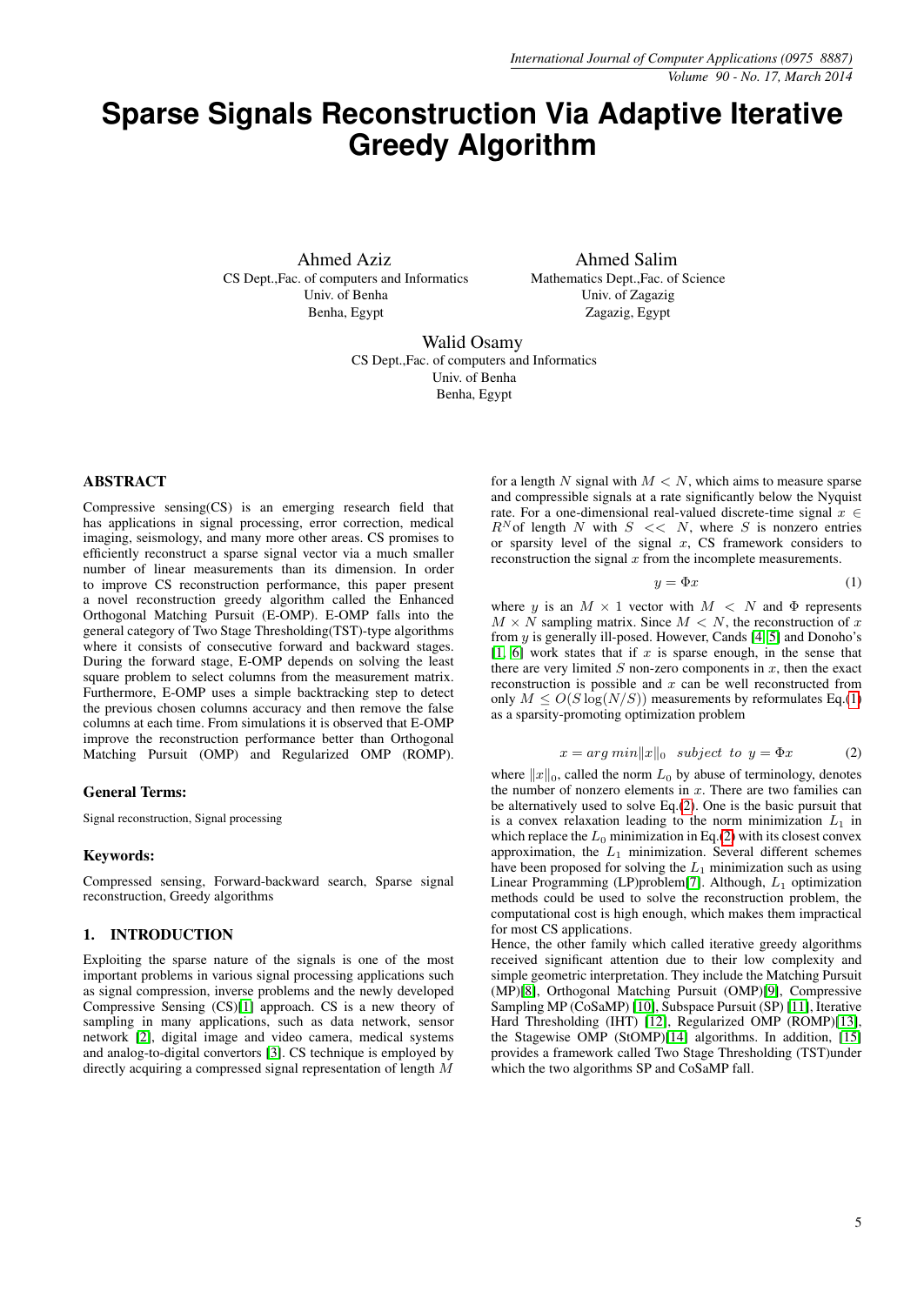This paper proposes a new iterative greedy algorithm , called Enhanced Orthogonal Matching Pursuit (E-OMP) for signal reconstruction. E-OMP employs forward selection and backward removal steps which iteratively expand and shrink the support estimate of the original data. E-OMP can operate both in the noiseless and noisy regime, allowing for exact and approximate signal recovery, respectively.

The rest of the paper is organized as follows: Section [2](#page-1-0) briefly review related work. Problem descriptions and motivation are presented in section [3.](#page-1-1) Section [4](#page-2-0) introduces E-OMP algorithm to carry out the proposed problem. The simulation of E-OMP algorithm is presented in section [5.](#page-3-0) In section [6,](#page-5-8) we conclude our work.

## <span id="page-1-0"></span>2. RELATED RESEARCH

During the past few years Compressive Sensing signal reconstruction problem has attracted a lot of attention from the research community. The work presented in this paper has been inspired by various existing research efforts. Historically, Matching Pursuit (MP) [\[8\]](#page-5-7) is the first greedy pursuit. MP expands the support set T (the set of columns selected from  $\Phi$  for representing y) of x by the dictionary atom, i.e. columns of the dictionary  $\Phi$  which has the highest inner-product with the residue at each iteration. Major drawback of MP is that it does not take into account the non-orthogonality of the dictionary, which results in suboptimal choices of the nonzero coefficients.

The non-orthogonality of dictionary atoms is taken into account by the Orthogonal Matching Pursuit (OMP) [\[9\]](#page-6-0). OMP applies the greedy algorithm to pick the columns of  $\Phi$  by finding the largest correlation between  $\Phi$  and the residual of y, this process called Forward step. At each iteration, one coordinate for the support of the signal  $x$  is calculated. Hopefully after K iterations, the entire support of the signal  $x$  will be identified.

Recently, more sophisticated pursuit methods, which select multiple columns per iteration, have appeared. For example Stagewise OMP, or StOMP [\[14\]](#page-6-5) which selects in each step all columns whose inner-products with the residue is higher than an adaptive threshold depending on the  $L_2$  norm of the residue, using a rule inspired by ideas from wireless communications. StOMP is faster than OMP because of the selection rule, and it sometimes provides good performance, although parameter tuning can be difficult. There are no rigorous results available for StOMP. Alternatively, Needell and Vershynin developed and analyzed another greedy approach, called Regularized OMP, or ROMP [\[13\]](#page-6-4). ROMP groups inner-products with similar magnitudes into sets at each iteration and selects the set with maximum energy.

Compressive Sampling Matching Pursuit (CoSaMP) [\[10\]](#page-6-1) and Subspace Pursuit (SP) [\[11\]](#page-6-2) combine selection of multiple columns per iteration(forward step) with a backtracking step. At each iteration, these first expand the selected support by addition of new columns, and then prune it to retain only the best S atoms(backtracking step). While SP/CoSaMP methods improve the performance of OMP method, they require the sparsity level S to be known for reconstruction. However, in most practical applications,this information could not be known before reconstruction. One way out is to guess the value of S before reconstruction. However, using an incorrectly estimated S, the performance will degrade quickly [\[16\]](#page-6-7).

Iterative Hard Thresholding (IHT) [\[17\]](#page-6-8) employs an iterative gradient search that first updates the sparse estimate in the direction of the gradient of the residue and then prunes the solution by either thresholding or keeping only the S largest entries. A recent IHT variant, Nesterov Iterative Hard Thresholding (NIHT) [\[18\]](#page-6-9) employs Nesterovs proximal gradient [\[19\]](#page-6-10) to update the sparse representation. NIHT provides no a priori performance guarantee, but still an online performance guarantee.

Like OMP/StOMP methods, E-OMP acts a stage by stage estimation of the true support set. Furthermore, similar to SP/CoSaMP methods, it uses a simple backtracking step to detect the previous chosen columns' reliability and then remove the unreliable atoms at each time.

However, unlike most of the OMP-type methods, the first step of E-OMP method is to start by solving a least-squares problem and select only the columns of  $\Phi$  that have the largest entries in this least-squares signal approximation. Furthermore, unlike SP/CoSaMP methods E-OMP method can achieve the blind sparse reconstruction without knowing the sparsity level S a priori. Besides, E-OMP adaptively chooses the forward and backward size depended on  $M$  rather than sparsity level  $S$  like SP/CoSaMP. The used notations in the following sections are given in Table [1.](#page-2-1)

## <span id="page-1-1"></span>3. PROBLEM DESCRIPTIONS

In this section, some space is devoted to a short overview of OMP which is important for the proposed algorithm because of their resemblance to the E-OMP algorithm and then the problem of OMP algorithm is described. Finally, paper motivation to solve this problem is proposed.

OMP is a forward algorithm which builds up an approximation one step at a time by making locally optimal choices at each step. At iteration  $k$ , OMP appends  $T$  with the index of the dictionary atom closest to  $r^{k-1}$ , i.e. it selects the index of the largest magnitude entry of:

$$
C = \Phi^* r^{k-1} \tag{3}
$$

$$
T = T \cup C \tag{4}
$$

The projection coefficients are computed by the orthogonal projection:

$$
W = \Phi_T^{\dagger} y \tag{5}
$$

At the end of each iteration, the residue is updated as

$$
r^k = y - \Phi_T W \tag{6}
$$

These steps are repeated until a halting criterion is satisfied (the number of iterations=  $S$ ). After termination,  $T$  and  $W$  contains the support and the corresponding nonzero entries of  $x$ , respectively. For more clarity and to illustrate OMP problem, consider the

following simple example:

$$
\Phi = \begin{pmatrix} 1 & 1 & 0 \\ 1 & 1 & 0 \\ 1 & 0 & 0 \\ 1 & 0 & 1 \end{pmatrix}, x = \begin{pmatrix} 0 \\ 1 \\ 1 \end{pmatrix}, y = \begin{pmatrix} 1 \\ 1 \\ 0 \\ 1 \end{pmatrix}, S = 2
$$

where  $y = \Phi x, \Phi \in R^{M \times N}, x \in R^N, y \in R^M$  and S non zero components. Given a sensing matrix  $\Phi$  and an observation vector y, find the best solution to  $y = \Phi x$  with at most S non zero components.

By applying OMP algorithm with the following initialization parameters to solve  $y = \Phi x$ .

$$
r^0 = y = \begin{pmatrix} 1 \\ 1 \\ 0 \\ 1 \end{pmatrix}, S = 2, T = \{\}, k = 1 \text{ and } W = 0.
$$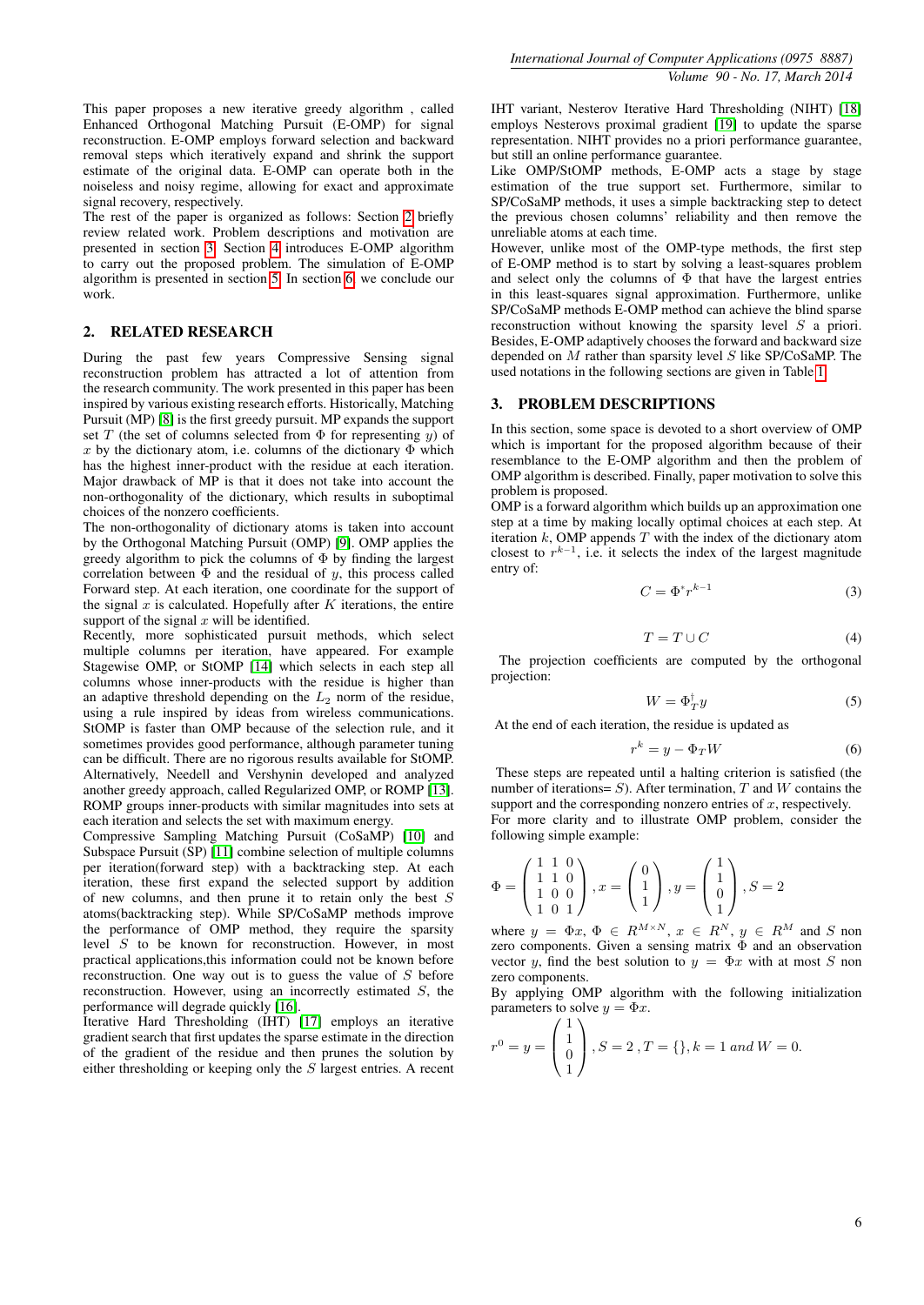<span id="page-2-1"></span>

| Symbol               | Meaning                                                                                                                  |  |
|----------------------|--------------------------------------------------------------------------------------------------------------------------|--|
| S                    | none zero components (sparsity level)                                                                                    |  |
| $\cdot \parallel_p$  | the usual $L_p$ vector norm                                                                                              |  |
| $\overline{\Phi}$    | measurement matrix                                                                                                       |  |
| $\boldsymbol{u}$     | a positive integer                                                                                                       |  |
| $\overline{T}$       | estimated support set                                                                                                    |  |
| $\overline{r^{K}}$   | the residue after the $k'th$ iteration                                                                                   |  |
| $\boldsymbol{x}$     | the target signal                                                                                                        |  |
| $x_u$                | restricting $x$ to its $u$ largest-magnitude components                                                                  |  |
| $\overline{W}$       | a projection coefficients set                                                                                            |  |
| $\ast$               | stands for matrix transposition                                                                                          |  |
| $\overline{C}$       | a set which includes the largest magnitude entry of $\Phi^* r^{K-1}$                                                     |  |
| x T                  | the restriction of the signal $x$ to the set $T$                                                                         |  |
| $\Phi_T$             | the column submatrix of $\Phi$ whose columns are listed in the set T                                                     |  |
| $\Phi^\dagger$       | the pseudo inverse of a tall, full-rank matrix $\Phi$ and it expressed as $(\Phi^{\dagger} = (\Phi^* \Phi)^{-1} \Phi^*)$ |  |
| $\overline{E}$       | sparse approximation solution                                                                                            |  |
| H                    | candidate set                                                                                                            |  |
| $\overline F$        | least-squares signal approximation set                                                                                   |  |
| $K_{\underbar{max}}$ | maximum number of itreations                                                                                             |  |
| β                    | termination parameter                                                                                                    |  |
| ξ                    | Forward step size( $\xi = M/2$ )                                                                                         |  |
| $\rho$               | backward step size( $\rho = \xi - M/3$ )                                                                                 |  |

| Table 1.: E-OMP Algorithm Notations |  |  |
|-------------------------------------|--|--|
|-------------------------------------|--|--|

At iteration  $k = 1$ , OMP appends T with the index of the dictionary atom closest to  $r^{k-1}$ , i.e. it selects the index of the largest magnitude entry of:

$$
C = \Phi^* r^{k-1} = \left(\begin{array}{rrr} 1 & 1 & 1 & 1 \\ 1 & 1 & 0 & 0 \\ 0 & 0 & 0 & 1 \end{array}\right) \left(\begin{array}{c} 1 \\ 1 \\ 0 \\ 1 \end{array}\right) = \left(\begin{array}{c} 3 \\ 2 \\ 1 \end{array}\right)
$$

Therefore, the index of the first column will be added to the set  $T$  (false column selection by OMP), since it is the index of the largest magnitude entry of C. Then OMP forms a new signal approximation by solving a least-square problem:

$$
W = \Phi_1^{\dagger} y = (\Phi_1^* \Phi_1)^{-1} \Phi_1^* y
$$
  
= 
$$
\begin{pmatrix} (1 \ 1 \ 1 \ 1 \ 1) \begin{pmatrix} 1 \\ 1 \\ 1 \end{pmatrix} \end{pmatrix}^{-1} (1 \ 1 \ 1 \ 1) \begin{pmatrix} 1 \\ 1 \\ 0 \\ 1 \end{pmatrix}
$$
  
= 0.7500

Finally, OMP updates the residual

$$
r^{1} = y - \Phi_{T}W = \begin{pmatrix} 1 \\ 1 \\ 0 \\ 1 \end{pmatrix} - 0.7500 \begin{pmatrix} 1 \\ 1 \\ 1 \\ 1 \end{pmatrix} = \begin{pmatrix} 0.25 \\ 0.25 \\ -0.75 \\ 0.25 \end{pmatrix}
$$

During the next iterations, the OMP algorithm will add the second column index to set T.

From the previous example it is noticed that, at the first iteration, OMP algorithm selects the first column where the index of magnitude entry of  $C$  is large. However, it is not the correct column and build its approximate solution depending on this false selection. In this case, the correct set of columns(second and third) cannot be selected by OMP algorithm because OMP method is not able to remove the first column index which is selected in the first iteration.

## 3.1 Motivation

All forward greedy algorithms, such as OMP and other MP variants, enlarge the support estimate iteratively via forward selection steps. As a result, the fundamental problem of all forward greedy algorithms is that, they possess no backward removal mechanism, any index that is inserted into the support estimate cannot be removed. So, one or more incorrect elements remain in the support until termination may cause the reconstruction to fail. To avoid this drawback during the forward step, E-OMP selects the columns from  $\Phi$  by solving the least square problem that increasing the probability of selecting the correct columns from Φ. It gives the best approximation solution better than using the absolute value of inner product as all OMP-types algorithms. Also, E-OMP algorithm adds a backtracking step to give itself the ability to cover up the errors made by the forward step.

## <span id="page-2-0"></span>4. ENHANCED ORTHOGONAL MATCHING PURSUIT (E-OMP)

E-OMP algorithm is an iterative two-stage greedy algorithm. The first stage of E-OMP is the forward step which solving a least-squares problem to expand the estimated support set  $T$  by  $\xi$ columns from  $\Phi$  at each time, where  $\xi$  called the forward step size. These  $\xi$  indices are chosen as the indices of the columns which have the largest entries in this least-squares signal approximation. Then, E-OMP computes the orthogonal projection of the observed vector onto the subspace defined by the support estimate set T. Next, the backward step prunes the support estimate by removing  $\rho$  columns chosen wrongly in the previous processing and identify the true support set more accurately, where  $\rho$  called the backward step size. The process of E-OMP algorithm is given in Algorithm [1.](#page-0-2)

The E-OMP algorithm consist of several steps: Initialization step, Forward step, Estimation step, Backward step, Sample update step and Termination rule step. These Steps are discussed as follows: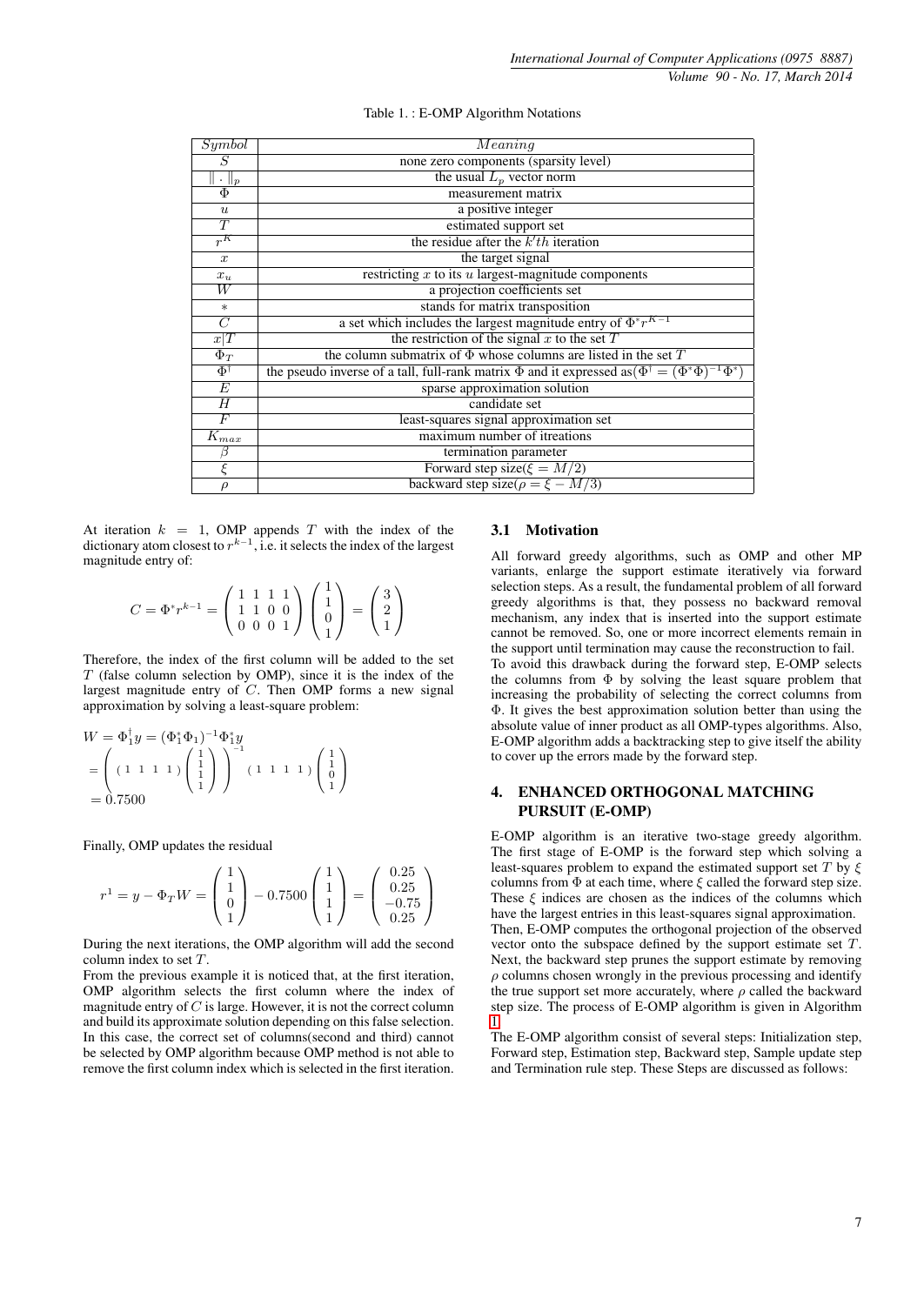Algorithm 1 Enhanced Orthogonal Matching Pursuit (E-OMP)

- 1: **INPUT**:  $\Phi$ :  $M \times N$  Measurement Sampling matrix and y:Sampled Measurement Vector
- 2: OUTPUT: S: sparse approximation  $E^K$  of the target signal.
- 3: Initialization :
- 4:  $r^0 = y$  (Initial residue)
- 5:  $E^0 = 0$  (Initial approximation)
- 6:  $T = \phi$ (Estimated support set, empty at the beginning)
- 7:  $H = \phi$ (Candidate set)
- 8:  $F = \phi$  (Least square signal approximation set)
- 9: while true do

10:  $K = K + 1$ 11:  $F = \Phi_T^{\dagger} r^{k-1}$ (Solving the least square problem)

12:  $H = supp(F_{\xi})$  (Select large M/2 components)<br>13:  $T = H \cup supp(F_{\xi}^{K-1})$  (Merge sumports)

- $T = H \cup supp(E^{K-1})$ ) ( Merge supports)
- 14:  $W|T = \Phi_T^{\dagger}$ (Signal estimation by least-squares)
- 15:  $W|T^c = 0$ 16:  $E^{K} = W_{M/3}$  (Prune  $\rho$  to obtain next approximation
- i.e.retaining only M/3)  $r^K = y - \Phi E^K$
- $\frac{17}{18}$ 18: if  $|r^K||_2 < \beta$  or  $K = K_{max}$  then
- 19: break
- $20<sup>°</sup>$  end if
- 21: end while

0-Initialization step: The E-OMP algorithm initialized as, the residual  $r^0 = y$ , initial approximation  $E^0 = 0$ , estimated support set  $T = \phi$  and candidate set  $H = \phi$  (Algorithm 1, Lines 3-8).

1-Forward step: The first step is to solve the least square problem, i.e.  $F = \Phi^{\dagger} r^{k-1}$ . Next, the algorithm creates the candidate set H by choosing the largest magnitude elements  $\xi = M/2$  (forward step size) in  $F$ ; and then it appends  $T$  with set of newly identified components H united with the set of components that appear in the current approximation  $E^{K-1}$  (Algorithm 1, Lines 11-13).

2-Estimation step: In this step, the projection coefficients are computed by the orthogonal projection of y onto  $\Phi_T^{\dagger}$ , i.e.  $W|T = \Phi_T^{\dagger} y$  (Algorithm 1, Lines 14-15).

3-Backward step: The algorithm produces a new approximation by removing  $\sigma = \xi - M/3$  (backward step size) indices with the smallest magnitude projection coefficients (Algorithm 1,Line 16).

**4-Sample update:** The residue is updated as  $r^k = y - \Phi E^K$  so that they reflect the residual, the part of the signal that has not been approximated (Algorithm 1, Line 17).

**5-Termination rule:** Since sparsity level  $S$  is not an input parameter, E-OMP will stop when the current residue's  $L_2$  norm  $\|r^K\|_2$  smaller than the  $\beta$  termination parameter or when the maximum number of iterations is reached. After termination of the algorithm at the  $Kth$  iteration,  $E^{K}$  contains the corresponding nonzero values. To avoid the algorithm running for too much iteration in case of a failure, the maximum size of iterations is also limited by  $K_{max}$ (for example,  $K_{max} = M$  like in our experiments).

The termination parameter  $\beta$  has a very small value in practice (10<sup>−</sup><sup>6</sup> for the experiments below)when the observations are

noise-free. For noisy observations,  $\beta$  should be selected depending on the noise level (Algorithm 1, Lines 18-20).

The work done by Wei Dai and Olgica [\[11\]](#page-6-2) demonstrated that the reconstruction problem can be solved as long as the sparsity level  $S \leq M/2$ . So, E-OMP algorithm set the forward step size as  $\xi =$  $M/2$  to ensure that it selects at least one correct column in each iteration. For the backward step size, in order to find an empirically optimal rule for choosing  $\rho$ , we test E-OMP with various  $\rho$  choices among the experiments. It turns out that choosing  $\rho = \xi - M/3$ leads to the optimal reconstruction performance in practice.

## <span id="page-3-0"></span>5. SIMULATION RESULTS

In this section the performance of the proposed technique is evaluated in comparison to ROMP and OMP. The experiments cover different nonzero coefficient distributions, including uniform and Gaussian distributions as well as binary nonzero coefficients. The reconstruction is investigated via Gaussian and Bernoulli observation matrices and finally, E-OMP is demonstrated for reconstruction from noisy observations.

All the simulations in this section were performed in the MATLAB environment and repeated over 500 randomly generated S sparse samples of length  $N = 256$  from which  $M = 128$  random observations were taken via the observation matrix Φ.

Reconstruction accuracy are given in terms the Average Normalized Mean Squared Error (ANMSE), which is defined as the average ratio of the  $||L||_2$  norm of the reconstruction error to  $||x||_2$  over the 500 test samples. For each test sample, we employed an individual observation matrix Φ whose entries were drawn from the Gaussian distribution with mean 0 and standard deviation 1/N.

#### 5.1 Different coefficient distributions

<span id="page-3-1"></span>

Fig. 1: Reconstruction results over sparsity for uniform sparse signals employing Gaussian observation matrices.

The first set of simulations employ sparse signals with nonzero coefficients drawn from the uniform distribution  $U[-1, 1]$ . We refer to these signals as uniform sparse signals in the rest. The results of these simulations for  $S$  from  $5$  to  $70$  are depicted in Fig[.1.](#page-3-1) In this test E-OMP clearly provide lower ANMSE than ROMP and OMP. As expected, the ANMSE of OMP is the worst, while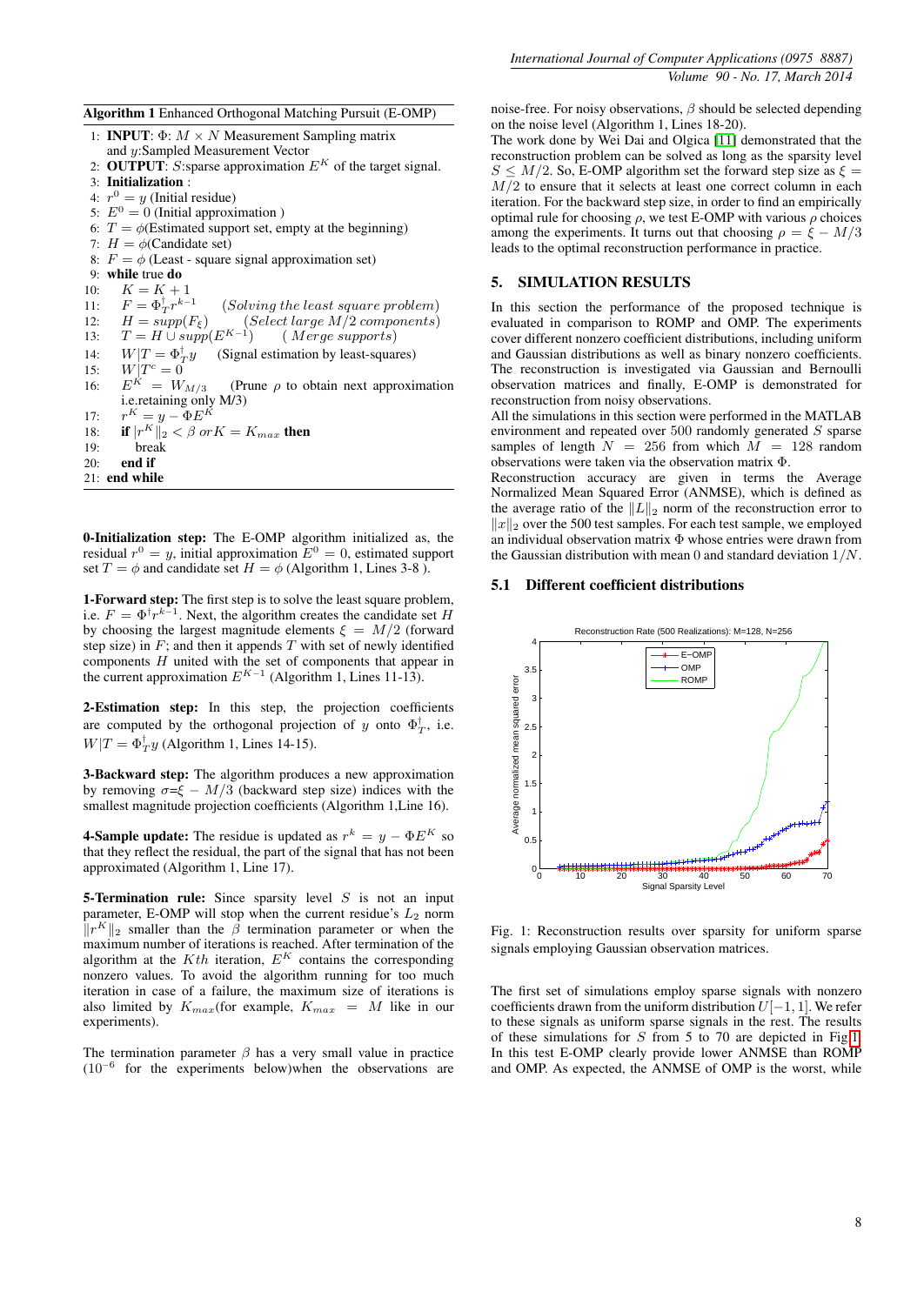<span id="page-4-0"></span>

Fig. 2: Reconstruction results over sparsity for Gaussian sparse vectors using Gaussian observation matrices.

<span id="page-4-1"></span>

Fig. 3: Reconstruction results over sparsity for sparse binary signals using Gaussian observation matrices.

that of ROMP is only slightly better. ROMP provides lower error than OMP, however it is still worse than E-OMP, where OMP and ROMP start to fail when  $S > 6$  and when  $S \geq 22$ , respectively and E-OMP fails only when  $S > 52$ .

The second set of simulations employ Gaussian sparse vectors, whose nonzero entries were drawn from the standard Gaussian distribution. The results of these simulations for  $S$  from 5 to 55 are depicted in Fig. [2.](#page-4-0)

Fig. [2](#page-4-0) depicts the ANMSE rates for this test. In this scenario, E-OMP provides clearly better reconstruction than ROMP and OMP. E-OMP provides lower ANMSE rate than all the other algorithms, where OMP and ROMP start to fail when  $S \geq 15$  and when  $S > 45$  respectively and E-OMP method fails only when  $S > 47$ . ROMP yields the worst ANMSE, as a consequence of the almost complete failure of a non-exact reconstruction.

<span id="page-4-2"></span>



<span id="page-4-3"></span>Fig. 4: (a) Reconstruction results over observation lengths for binary sparse signals where  $S = 20$  using a single Gaussian observation matrix for each M., (b)Reconstruction results over observation lengths for binary sparse signals where  $S = 20$  using a Bernoulli distribution matrix for each M.

Next set of simulations employ sparse binary vectors, where the nonzero coefficients were selected as 1. The results are shown in Fig. [3.](#page-4-1) E-OMP achieve overwhelming success over ROMP and OMP methods in this case, where OMP and ROMP start to fail when  $S \ge 12$  and when  $S > 13$  respectively and E-OPM method fails only when  $S > 35$ .

The success of E-OMP is related to its way to selects the columns of Φ by solving the least-square problem instead of using the absolute value of inner product such as all OMP methods. On the other hand, the failure of ROMP is related to the fact that this is a particularly challenging case for OMP-type of algorithms [\[19\]](#page-6-10). OMP is shown to have non-uniform guarantees and though mathematical justification of ROMP is quite hard, this non-uniformity seems to be carried over to ROMP for this type of signals.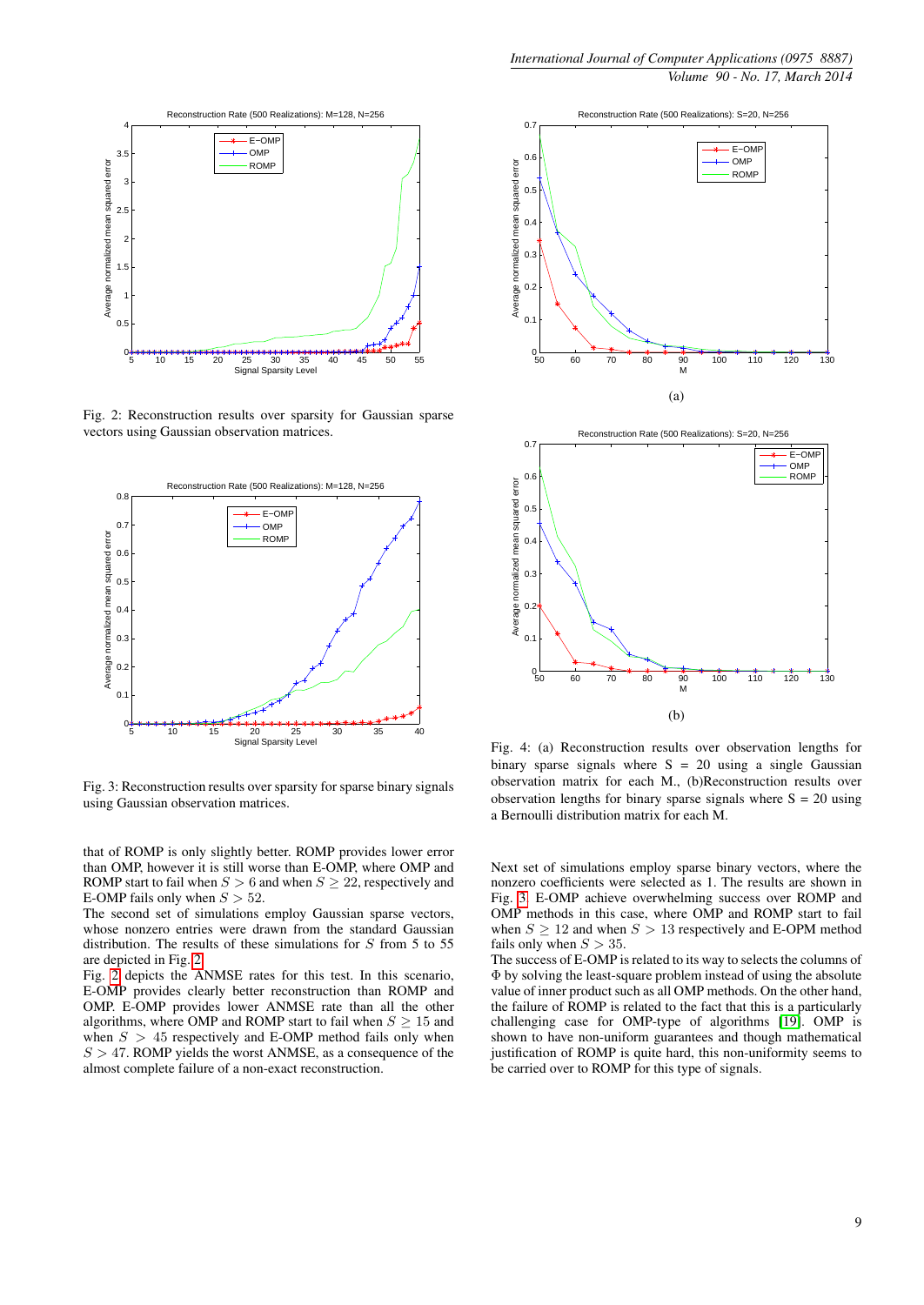<span id="page-5-9"></span>

<span id="page-5-10"></span>Fig. 5: (a) ANMSE for reconstruction of uniform sparse signals from noisy observations using Gaussian observation matrices., (b)ANMSE for reconstruction of binary sparse signals from noisy observations using Gaussian observation matrices.

#### 5.2 Performance over different observation lengths

Another interesting test case is the reconstruction ability when the observation length, M, changes Fig. [4a](#page-4-2) depicts the reconstruction performance over M for binary sparse signals where  $S = 20$ and  $M$  is changed from 50 to 130 with step size 5 to observe the variation of the average reconstruction error. For each M value, a single Gaussian observation matrix is employed to obtain observations from all signals. In this test E-OMP clearly provide lower ANMSE than the others methods.

In order to question the choice of the observation matrix, the last scenario is repeated with observation matrices drawn from the Bernoulli distribution. The ANMSE for this test are illustrated in Fig. [4b.](#page-4-3) Comparing Fig. [4b](#page-4-3) with Fig[.4a,](#page-4-2) the ANMSE values

remain quite unaltered for E-OMP and ROMP, while that for OMP decreases.

#### 5.3 Reconstruction from noisy observations

Now, reconstruction of sparse signals is simulated from noisy observations  $y = \Phi x + n$  which are obtained by contamination of white Gaussian noise component  $n(n = 10^{-4})$ . The simulation is repeated for 500 binary and 500 uniform sparse signals, where N  $= 256$  and M = 128. The sparsity levels are changed from 5 to 50 and from 5 to 70 with step size 1 for the binary and uniform sparse signals, respectively. The observation matrix Φ drawn from the Gaussian distribution. Fig[.5a](#page-5-9) and Fig[.5b](#page-5-10) depicts the reconstruction error for the noisy binary and uniform sparse signals. In this test E-OMP clearly produces less error than ROPM and OMP.

#### <span id="page-5-8"></span>6. CONCLUSION

In this paper, we have proposed a novel CS reconstruction approach, Enhanced Orthogonal Matching Pursuit (E-OMP), which falling into the category of TST algorithms. By solving the least-square problem instead of using the absolute value of inner product, E-OMP increase the probability to select the correct columns from  $\Phi$  and therefore, it can give much better approximation performance than all the other tested OMP type algorithms. In addition to, E-OMP uses a simple backtracking step to detect the previous chosen columns reliability and then remove the unreliable columns at each time. In the provided experiments, E-OMP, with some modest settings,performs better reconstruction for uniform and Gaussian sparse signals. It also shows robust performance under presence of noise. E-OMP achieve overwhelming success over ROMP and OMP methods for the sparse binary signals. To conclude, the demonstrated reconstruction performance of E-OMP indicates that it is a promising approach, that is capable of reducing the reconstruction errors significantly.

#### 7. REFERENCES

- <span id="page-5-0"></span>[1] D. L. Donoho. Compressed sensing. *IEEE Trans. Inform. Theory*, 52(4):1289–1306, Apr. 2006.
- <span id="page-5-1"></span>[2] Walid Osamy, Ahmed Salim, and Ahmed Aziz. Efficient compressive sensing based technique for routing in wireless sensor networks. *INFOCOMP Journal of Computer Science*, 12(1):01–09, 2013.
- <span id="page-5-2"></span>[3] K. Choi and J. Wang. Compressed sensing based cone-beam computed tomography reconstruction with a first-order method. *Med. Phys*, 37:5113–5125, 2010.
- <span id="page-5-3"></span>[4] E. J. Candes and T. Tao. Decoding by linear programming. *IEEE Trans. Inf. Theor.*, 51(12):4203–4215, December 2005.
- <span id="page-5-4"></span>[5] J. Romberg and T. Tao. Robust uncertainty principles: Exact signal reconstruction from highly incomplete frequency information. *IEEE Trans. Inform. Theory*, 52(2):89509, 2006.
- <span id="page-5-5"></span>[6] Emmanuel J. Candès, Mark Rudelson, Terence Tao, and Roman Vershynin. Error correction via linear programming. In *FOCS*, pages 295–308. IEEE Computer Society, 2005.
- <span id="page-5-6"></span>[7] Joel A. Tropp and Stephen J. Wright. Computational methods for sparse solution of linear inverse problems. *Proceedings of the IEEE*, 98(6):948–958, 2010.
- <span id="page-5-7"></span>[8] S. G. Mallat and Z. Zhang. Matching pursuits with time-frequency dictionaries. *IEEE Trans. Signal Process*, 41(12):33973415, 1993.